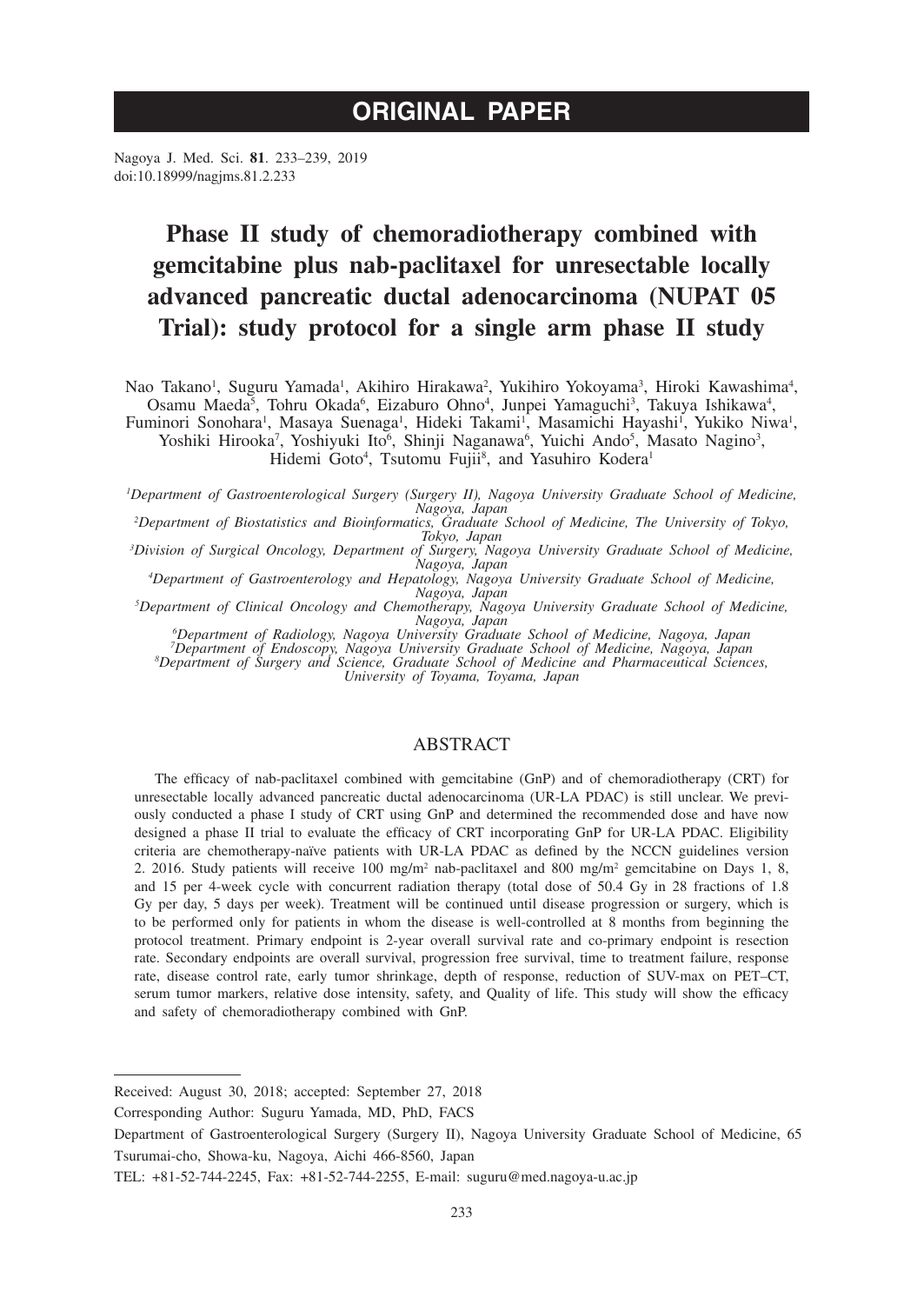Keywords: II study, Gemcitabine, nab-paclitaxel, chemoradiation, unresectable locally advanced pancreatic cancer

## **Abbreviations:**

PDAC: pancreatic ductal adenocarcinoma UR-LA: unresectable locally advanced disease CRT: chemoradiotherapy GnP: nab-paclitaxel with gemcitabine CS: conversion surgery

This is an Open Access article distributed under the Creative Commons Attribution-NonCommercial-NoDerivatives 4.0 International License. To view the details of this license, please visit (http://creativecommons.org/licenses/by-nc-nd/4.0/).

# INTRODUCTION

Pancreatic ductal adenocarcinoma (PDAC) is the seventh leading cause of cancer-related death worldwide.<sup>1</sup> PDAC has increased in Japan during the past few years, and is the fourth largest cause of cancer-related mortality, with 31,866 deaths in 2015.<sup>2,3</sup> PDAC is typically diagnosed at the advanced stage and the overall 5-year survival rate is extremely poor at  $2\%$ –7%.<sup>4</sup> Thirty  $-40\%$  of patients with PDAC present with unresectable locally advanced disease (UR-LA).<sup>5,6</sup>

Two recent phase III trials have shown that either a combination of oxaliplatin, irinotecan, fluorouracil and leucovorin (FOLFIRINOX) or a combination of nab-paclitaxel with gemcitabine (GnP) achieve superior survival than gemcitabine alone in patients with metastatic PDAC.7,8 This is currently the standard treatment regimen for patients with metastatic PDAC and is also recommended by the National Comprehensive Cancer Network (NCCN) guidelines for UR-LA PDAC.9

Several prospective studies have reported that chemoradiotherapy (CRT) is more effective than chemotherapy or radiotherapy alone in patients with UR-LA PDAC.10-13 However, there are other trial results that support chemotherapy alone rather than CRT,14,15 and the optimal treatment strategy for this disease entity remains controversial.

In a previous phase I study exploring CRT in patients with UR-LA PDAC with a fixed dose of 50.4 Gy (1.8Gy /28fr) and escalating doses of GnP (NUPAT 02 Trial), we established a recommended dose of 800 mg/m<sup>2</sup> for gemcitabine and 100 mg/m<sup>2</sup> for nab-paclitaxel.<sup>16</sup> We now plan to conduct a phase II trial (NUPAT 05 trial) to evaluate the safety and efficacy of this regimen in patients with UR-LA PDAC.

#### **METHODS**

#### *Objectives*

The NUPAT 05 trial is a phase II trial to be conducted by Nagoya University Pancreatic Tumor Board study group with the aim of evaluating safety and efficacy of CRT incorporating GnP in patients with UR-LA PDAC as defined by the NCCN resectability criteria.<sup>9</sup>

#### *Study endpoints*

The primary endpoint is 2-year overall survival rate by intention to treat. Resection rate will be evaluated as a co-primary endpoint. Secondary endpoints are overall survival, disease-free survival, time to treatment failure, overall response rate according to radiologic Response Evaluation Criteria in Solid Tumors (RECIST) criteria version 1.1,17 disease control rate, reduction in serum concentrations of tumor markers including carcinoembryonic antigen (CEA), carbohydrate antigen 19-9 (CA19-9), and PDAC-associated antigen (DUPAN2), early tumor shrinkage (ETS;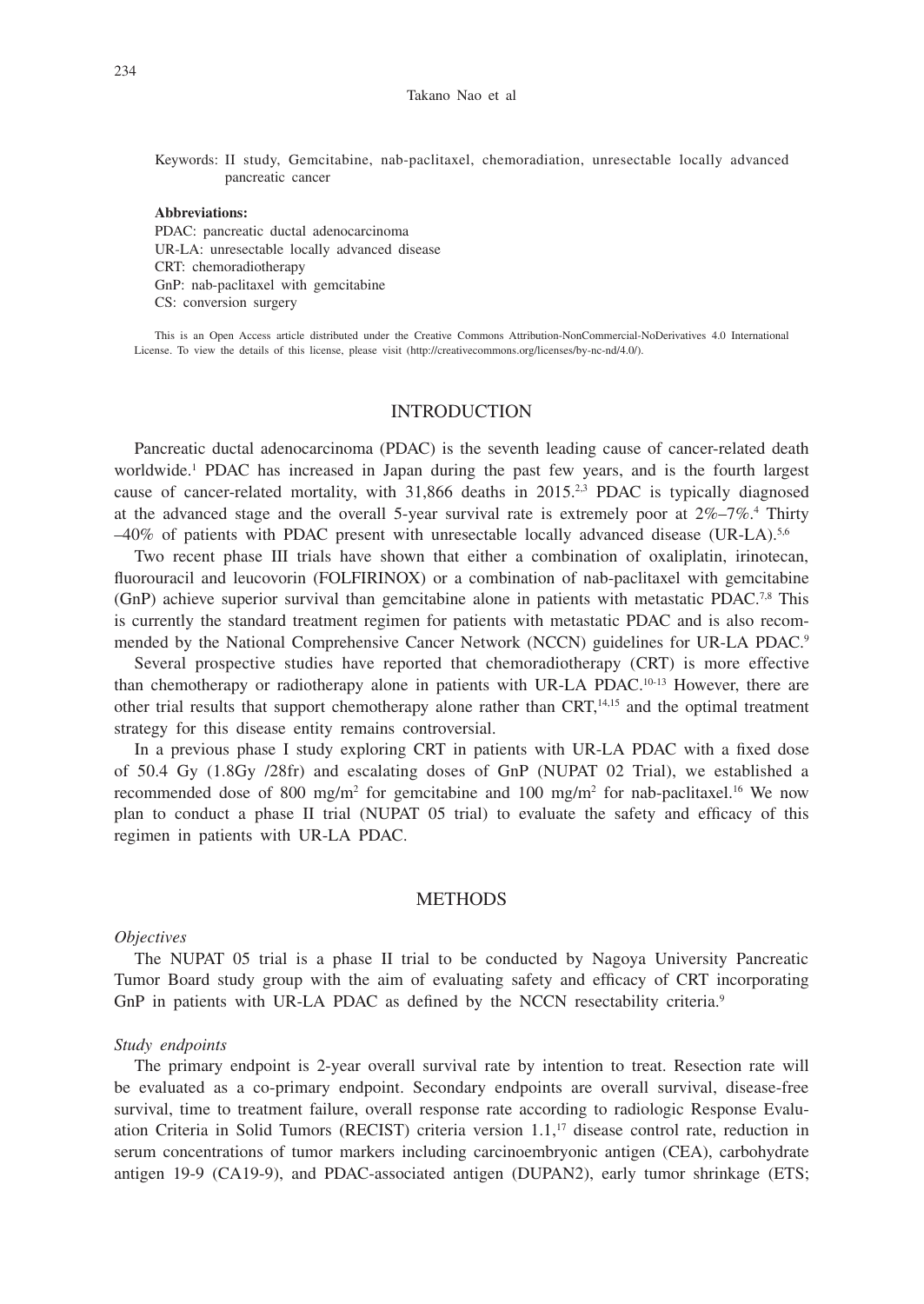defined as a reduction  $> 20\%$  of target lesions' diameters within 8 weeks of starting treatment), depth of response (DpR; defined as percentage of maximal tumor shrinkage at the nadir diameter compared with baseline), change in SUVmax of the primary tumor on PET/CT, safety according to Common Terminology Criteria for Adverse Event 4.0,<sup>18</sup> relative dose intensity (RDI), and Quality of life (QoL) as assessed by the Functional Assessment of Cancer Therapy (FACT) and Patient Neurotoxicity Questionnaire (PNQ). This study will be performed in accordance with the declaration of Helsinki. The protocol has been approved by the Institutional Review Board of Nagoya University. All patients will provide written informed consent before enrollment in the study. The study is registered at UMIN-CTR (UMIN000028116).

## *Eligibility criteria*

The inclusion and exclusion criteria for the NUPAT 05 trial are summarized in Table 1.

## *Statistical aspects*

The primary endpoint of this study is the 2-year survival rate. In previous studies of patients with UR-LA PDAC, the 2-year survival rate after treatment with gemcitabine plus radiotherapy

| <b>Inclusion criteria</b>                                            | <b>Exclusion criteria</b>                        |
|----------------------------------------------------------------------|--------------------------------------------------|
| 1. Unresectable locally advanced pancreatic                          | 1. Distant metastasis                            |
| cancer based on the resectability status of the                      | 2. History of severe drug hypersensitivity or    |
| NCCN guidelines                                                      | allergy                                          |
| 2. Age between 20 and 75 (at the time of                             | 3. Invasion into gastrointestinal tract          |
| informed consent)                                                    | 4. Obvious infection or inflammation             |
| 3. Eastern Cooperative Oncology Group                                | 5. Serious medical or psychological condition    |
| (ECOG) performance status of 0-1                                     | interfere with treatment                         |
| 4. No previous antitumor treatment                                   | 6. Other concurrent or previous malignancy       |
| 5. Within $10 \times 10$ cm radiation field for the                  | within the past 5 years, except a curative       |
| primary lesion and regional lymph node                               | carcinoma in situ or mucosal cancer              |
| 6. Adequate biliary drainage if obstructive                          | 7. Peripheral neuropathy $>$ grade 2             |
| jaundice is present                                                  | 8. Ascites or pleural effusion                   |
| 7. No direct invasion into the gastrointestinal                      | 9. Active gastrointestinal bleeding required     |
| tract                                                                | blood transfusion                                |
| 8. No simultaneous cancer in the other organs                        | 10. Diarrhea $>$ grade 2                         |
| 9. Adequate oral intake                                              | 11. Obvious fibroid lung or interstitial         |
| 10. Expected more than 3 months survival                             | pneumonia                                        |
| 11. Adequate hematologic and major organ                             | 12. Previous abdominal radiotherapy              |
| functions defined as:                                                | 13. Uncontrolled severe cancer pain              |
| leukocyte count $\geq 3,500/\text{mm}^3$ and                         | 14. Radiation field included lung                |
| $< 12,000/\text{mm}^3$ , neutrophil count $\geq 2,000/\text{mm}^3$ , | 15. Pregnancy, or women who desire to have       |
| hemoglobin level $\geq 9.0$ g/dL, platelet count                     | children                                         |
| $\geq 100,000/\text{mm}^3$ , total bilirubin level                   | 16. Any reason why, in the opinions of the       |
| $\leq$ 2.0 mg/dL, aspartate aminotransferase and                     | investigator, the patient should not participate |
| alanine aminotransferase levels $\leq$ 150 U/L,                      |                                                  |
| serum creatinine level $\leq 1.2$ mg/dL, and                         |                                                  |
| creatinine clearance $\geq 50$ mL/min                                |                                                  |
| 12. Written informed consent                                         |                                                  |

**Table 1** Inclusion and exclusion criteria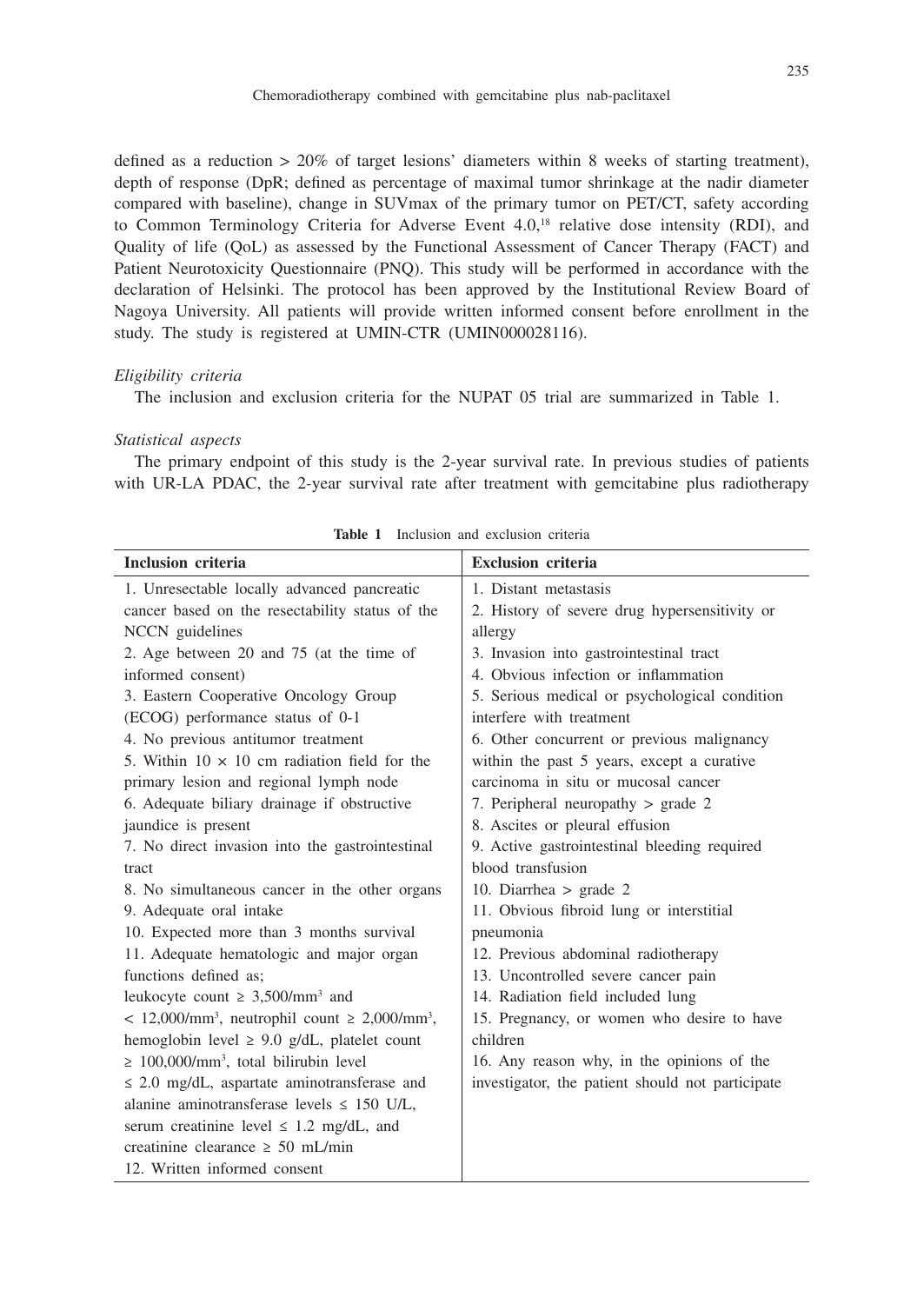ranged from 12% to 15% and that after gemcitabine alone was  $5\%$ .<sup>12,13,19,20</sup> In our department, CRT had also achieved better survival outcomes than chemotherapy alone (2-year survival rate: 47.1%) vs. 19.1%). Additionally, better survival outcomes have been reported in patients with UR-LA PDAC receiving chemotherapy with GnP than in those receiving gemcitabine alone.<sup>9</sup> We therefore hypothesized that, in patients with UR-LA PDAC, concurrent radiotherapy and GnP would achieve better survival outcomes than chemotherapy alone and assumed a 30% improvement in 2-year overall survival rate after CRT. We calculated that to prove an improvement in 2-year overall survival rate from 15% to 45% in a binominal test with alpha error of 0.05 and beta (power) of 0.817, assuming dropouts, a sample size of 25 patients was required. Resection rate will be also analyzed as co-primary endpoint.

### *Treatment*

The study patients will receive 100 mg/m<sup>2</sup> nab-paclitaxel intravenously over 30 min followed by 800 mg/m2 gemcitabine intravenously over 30 min. A total of 50.4Gy (1.8Gy/28fr) will be administered concurrently. GnP will be administered on Day 1, 8, and 15 per 4-week cycle. After two cycles of GnP have been administered, additional cycles will be continued until disease progression, an unacceptable level of adverse event(s), patient withdrawal, or conversion surgery (Fig. 1).

Conversion surgery (CS) may be considered in patients with stable disease or better, technically resectable tumors, normal tumor marker concentrations, decrease in SUVmax, and ECOG performance status of 0 or 1 8 months after starting the protocol treatment.

#### *Follow-up*

Follow-up will include physical examination, blood tests, and imaging. Tumor markers will be measured monthly and tumor responses evaluated according to RECIST version 1.117 using dynamic CT at 2 month intervals. PET/CT will be performed 3 monthly until disease progression or CS. Toxicities and adverse event will be evaluated in accordance with CTCAE version 4.0. Suspected unexpected life-threatening or fatal adverse events will be reported to our hospital's director and Ministry of Health, Labor and Welfare. A data and safety monitoring board will monitor the trial subjects' safety by qualitative assessment of feasibility, accrual rate, and toxicity/



**Fig. 1** Treatment schedule. RT; radiation therapy, GEM; gemcitabine, nab-PTX; nab-paclitaxel.

morbidity.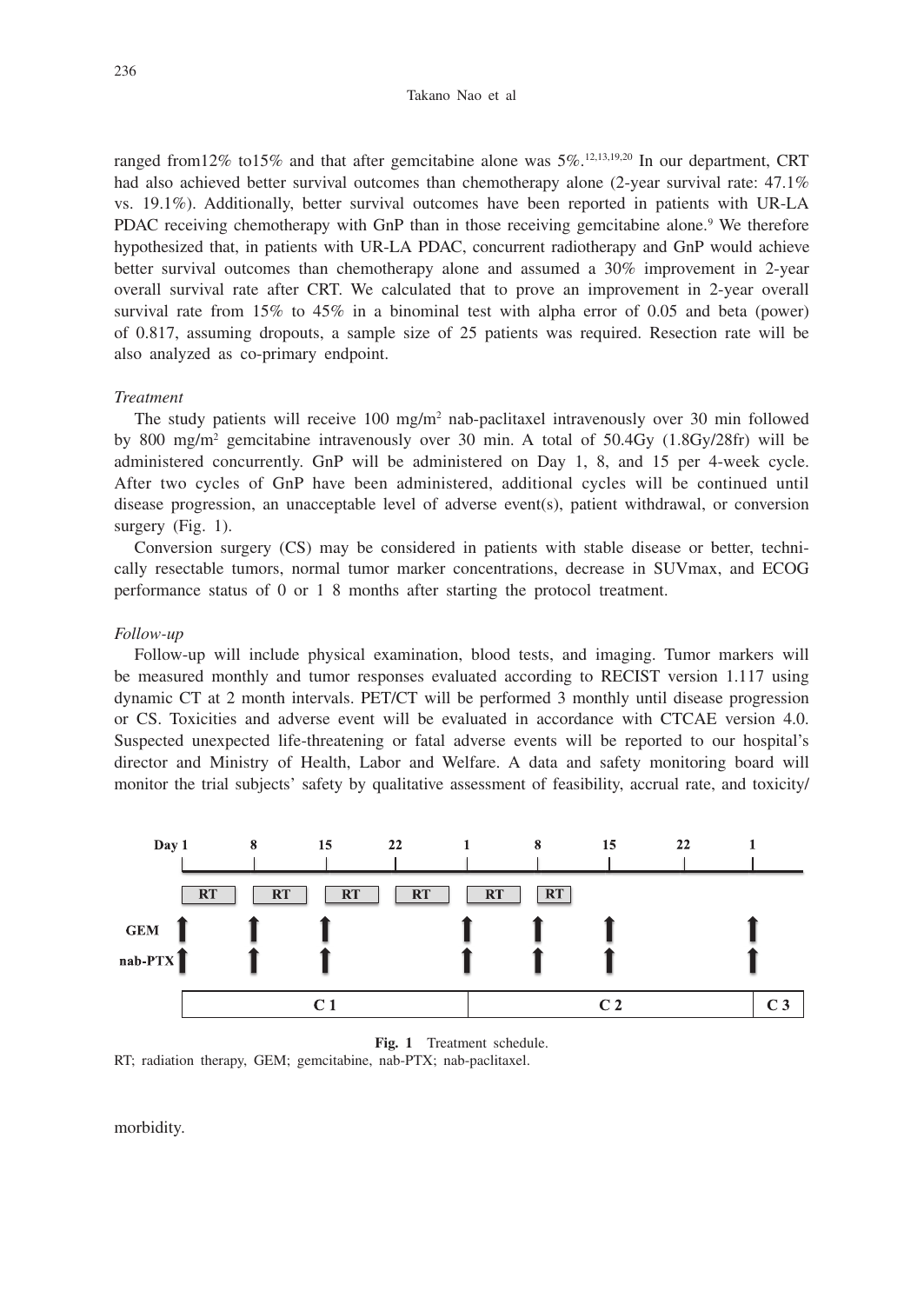### DISCUSSION

The NUPAT 05 trial will investigates the survival benefit of CRT combined with GnP in patients with UR-LA PDAC. Some clinical trials have shown that chemotherapy with GnP is effective against primary pancreatic tumors. Exploratory analysis of a phase 3 MPACT trial for metastatic PDAC indicated that reduction in primary pancreatic tumor burden is an independent predictor of survival.<sup>21</sup> More recently, the phase 2 LAPACT trial showed that induction chemotherapy with GnP in patients with UR-LA PDAC was well tolerated and effective, the median PFS being 10.8 months.<sup>22</sup> These results support the effectiveness of GnP in patients with UR-LA PDAC.

Of note, the CS rate was  $15\%$  in the LAPACT trial but  $40\% - 50\%$  in other studies using CRT combined with FOLFIRINOX in patients with UR-LA PDAC.<sup>23,24</sup> In our phase 1 NUPAT 02 trial of CRT with GnP, CS was performed in 6/12 patients (50%) and curative resection (R0) achieved in all six (100%). Furthermore, we documented extremely good pathological responses (two grade 4, two grade 3, one grade 2 and one grade 1b). CS for UR-LA PDAC patients reportedly improves long-term survival.<sup>25</sup> Some trials have also found an association between pathological response after CRT and long-term survival.26-28 Thus, we expect CRT incorporating GnP to improve resection rates and hence long-term survival and plan accordingly to evaluate resection rate statistically as a co-primary endpoint in this trial. A multicenter retrospective analysis of patients with UR-LA PDAC found that those who received chemo- or chemoradio-therapy for more than 8 months from diagnosis had better long-term survival.<sup>25</sup> Therefore, in the planned trial, we will consider CS if a response with normalization of tumor marker concentrations is maintained 8 months after starting the protocol treatment.

Thus, both the efficacy and safety of CRT incorporating GnP and the impact of multidisciplinary treatment including CS on long-term survival of patients with UR-LA PDAC will be evaluated in this trial.

## ACKNOWLEDGEMENT

This work is supported by Center for Medical and Clinical Research, Nagoya University Hospital, Japan. We are deeply grateful to the members in Nagoya University cancer board of pancreatic cancer. We also thank Dr. Trish Reynolds, MBBS, FRACP, from Edanz Group (www. edanzediting.com/ac) for editing a draft of this manuscript.

# DISCLOSURE STATEMENT

YA and YK received research funding and honoraria from Taiho Pharmaceutical Co., Ltd., and Yakult Honsha Co., Ltd.. HG and TF received research funding and honoraria from Taiho Pharmaceutical Co., Ltd.

#### **REFERENCES**

- 1. Torre LA, Bray F, Siegel RL, et al. Global cancer statistics, 2012. *CA Cancer J Clin* 2015;65(2):87–108. doi: 10.1158/1055-9965.EPI-16-0858.
- 2. Japanese Ministry of Health, Labor and Welfare. 2014.
- 3. Center for Cancer Control and Information Services NCC, Japan. http;//www.ncc.go.jp/en/cis.omdex.html. Accessed September 27, 2018.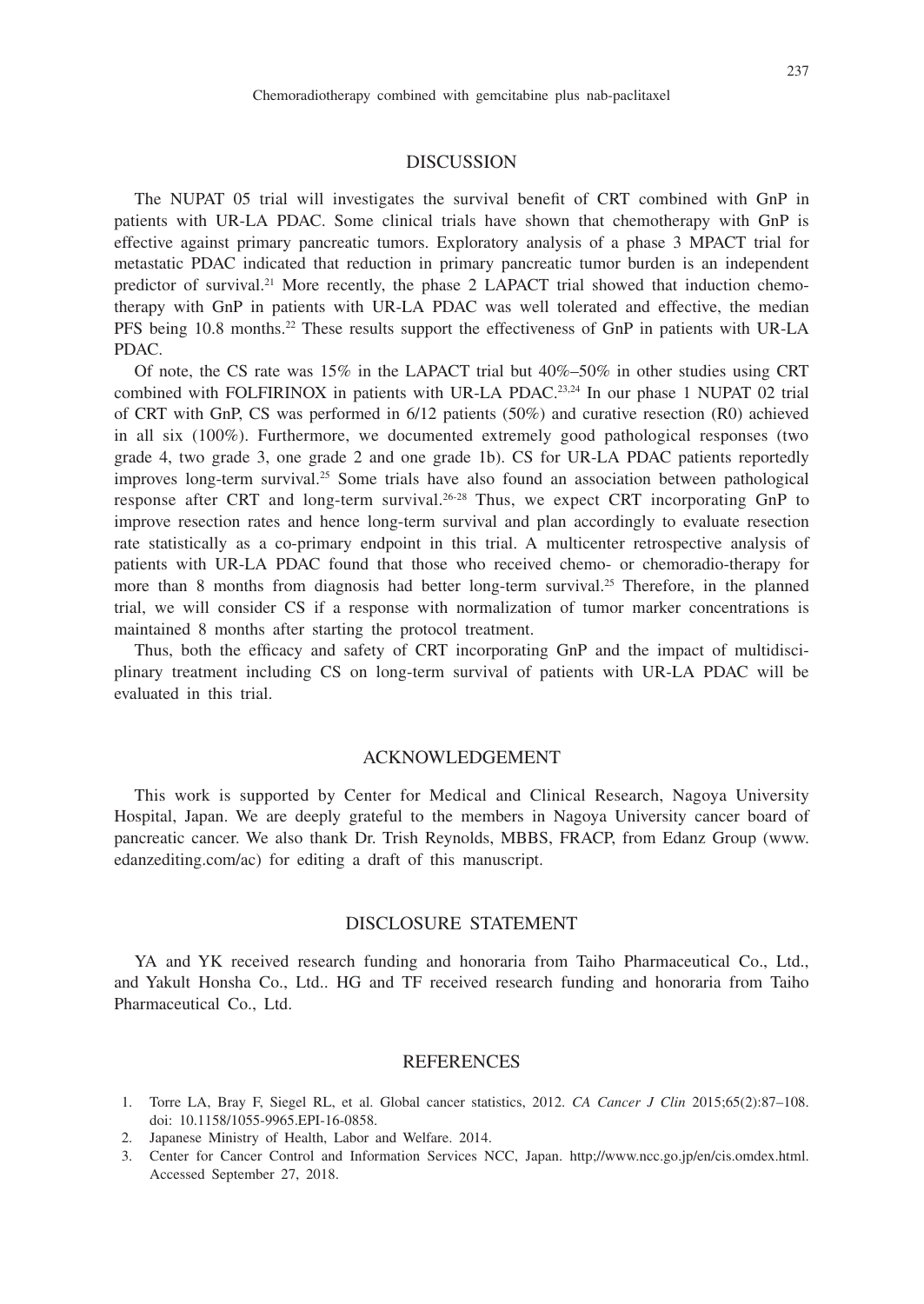#### Takano Nao et al

- 4. Vincent A, Herman J, Schulick R, et al. *Pancreatic cancer. Lancet*. 2011;378(9791):607–620. doi: 10.1016/ S0140-6736(10)62307-0.
- 5. Heestand GM, Murphy JD, Lowy AM. Approach to patients with pancreatic cancer without detectable metastases. *J Clin Oncol*. 2015;33(16):1770–1778. doi: 10.1200/JCO.2014.59.7930
- 6. Egawa S, Toma H, Ohigashi H, et al. Japan Pancreatic Cancer Registry; 30th year anniversary: *Japan Pancreas Society*. Pancreas. 2012;41(7):985–992.
- 7. Conroy T, Desseigne F, Ychou M, et al. FOLFIRINOX versus gemcitabine for metastatic pancreatic cancer. *N Engl J Med*. 2011;364(19):1817–1825. doi: 10.1056/NEJMoa1011923.
- 8. Von Hoff DD, Ervin T, Arena FP, et al. Increased survival in pancreatic cancer with nab-paclitaxel plus gemcitabine. *N Engl J Med*. 2013;369(18):1691–1703. doi: 10.1056/NEJMoa1304369.
- 9. NCCN clinical practice guidelines in oncology (NCCN guidelines): NCCN; 2016
- 10. Moertel CG, Frytak S, Hahn RG, et al. Therapy of locally unresectable pancreatic carcinoma: a randomized comparison of high dose (6000 rads) radiation alone, moderate dose radiation (4000 rads + 5-fluorouracil), and high dose radiation + 5-fluorouracil: The Gastrointestinal Tumor Study Group. *Cancer*. 1981;48(8):1705–1710.
- 11. Gastrointestinal Tumor Study Group. Treatment of locally unresectable cancer of the pancreas: composition of combined-modality therapy (chemotherapy plus radiotherapy) to chemotherapy alone. *J Natl Cancer Inst*. 1988;80(10):751–755.
- 12. Loehrer PJ, Sr., Feng Y, et al. Gemcitabine alone versus gemcitabine plus radiotherapy in patients with locally advanced pancreatic cancer: an Eastern Cooperative Oncology Group trial. *J Clin Oncol*. 2011;29(31):4105–4112. doi: 10.1200/JCO.2011.34.8904.
- 13. Cardenes HR, Moore AM, Johnson CS, et al. A phase II study of gemcitabine in combination with radiation therapy in patients with localized, unresectable, pancreatic cancer: a Hoosier Oncology Group study. *Am J Clin Oncol*. 2011;34(5):460–465. doi: 10.1097/COC.0b013e3181e9c103.
- 14. Klaassen DJ, MacIntyre JM, Catton GE, et al. Treatment of locally unresectable cancer of the stomach and pancreas: a randomized comparison of 5-fluorouracil alone with radiation plus concurrent and maintenance 5-fluorouracil--an Eastern Cooperative Oncology Group study. *J Clin Oncol*. 1985;3(3):373–378. doi: 10.1200/JCO.1985.3.3.373.
- 15. Cohen SJ, Dobelbower R, Jr., Lipsitz S, et al. A randomized phase III study of radiotherapy alone or with 5-fluorouracil and mitomycin-C in patients with locally advanced adenocarcinoma of the pancreas: Eastern Cooperative Oncology Group study E8282. *Int J Radiat Oncol Biol Phys*. 2005;62(5):1345–1350. doi: 10.1016/j.ijrobp.2004.12.074.
- 16. Yamada S, Fujii T, Yokoyama Y, et al. Phase I study of chemoradiotherapy using gemcitabine plus nab-paclitaxel for unresectable locally advanced pancreatic cancer. *Cancer Chemother Pharmacol*. 2018;81(5):815–821. doi: 10.1007/s00280-018-3554-3.
- 17. Eisenhauer EA, Therasse P, Bogaerts J, et al. New response evaluation criteria in solid tumours: revised RECIST guideline (version 1.1). *European journal of cancer*. 2009;45:228–247.
- 18. Common Terminology Criteria for Adverse Event 4.0. http//evs.nci.nih.gov/ftp1/CTCAE/CTCAE\_4.03\_2010-06.
- 19. Okusaka T, Ito Y, Ueno H, et al. Phase II study of radiotherapy combined with gemcitabine for locally advanced pancreatic cancer. *Br J Cancer*. 2004;91(4):673–677.
- 20. Youl M, Hashem S, Brade A, et al. Induction gemcitabine plus concurrent gemcitabine and radiotherapy for locally advanced unresectable or resected pancreatic cancer. *Clin Oncol (R Coll Radiol)*. 2014;26(4):203–209. doi: 10.1016/j.clon.2014.01.003.
- 21. Kunzmann V, Ramanathan RK, Goldstein D, et al. Tumor reduction in primary and metastatic pancreatic cancer lesions with nab-paclitaxel and gemcitabine: an exploratory analysis from a phase 3 study. *Pancreas*. 2017;46(2):203–208. doi: 10.1097/MPA.0000000000000742.
- 22. Pascal H, Jill L, Fabienne P. Phase II LAPACT trial of nab-paclitaxel (nab-P) plus gemcitabine (G) for patients with locally advanced pancreatic cancer (LAPC). 2018. *Gastrointestinal Cancer Symposium*. (abstr 204).
- 23. Strobel O, Berens V, Hinz U, et al. Resection after neoadjuvant therapy for locally advanced, "unresectable" pancreatic cancer. *Surgery*. 2012;152(3 Suppl 1):S33–42. doi: 10.1016/j.surg.2012.05.029.
- 24. Nanda RH, El-Rayes B, Maithel SK, et al. Neoadjuvant modified FOLFIRINOX and chemoradiation therapy for locally advanced pancreatic cancer improves resectability. *J Surg Oncol*. 2015;111(8):1028–1034. doi: 10.1002/jso.23921.
- 25. Satoi S, Yamaue H, Kato K, et al. Role of adjuvant surgery for patients with initially unresectable pancreatic cancer with a long-term favorable response to non-surgical anti-cancer treatments: results of a project study for pancreatic surgery by the Japanese Society of Hepato-Biliary-Pancreatic Surgery. *J Hepatobiliary*